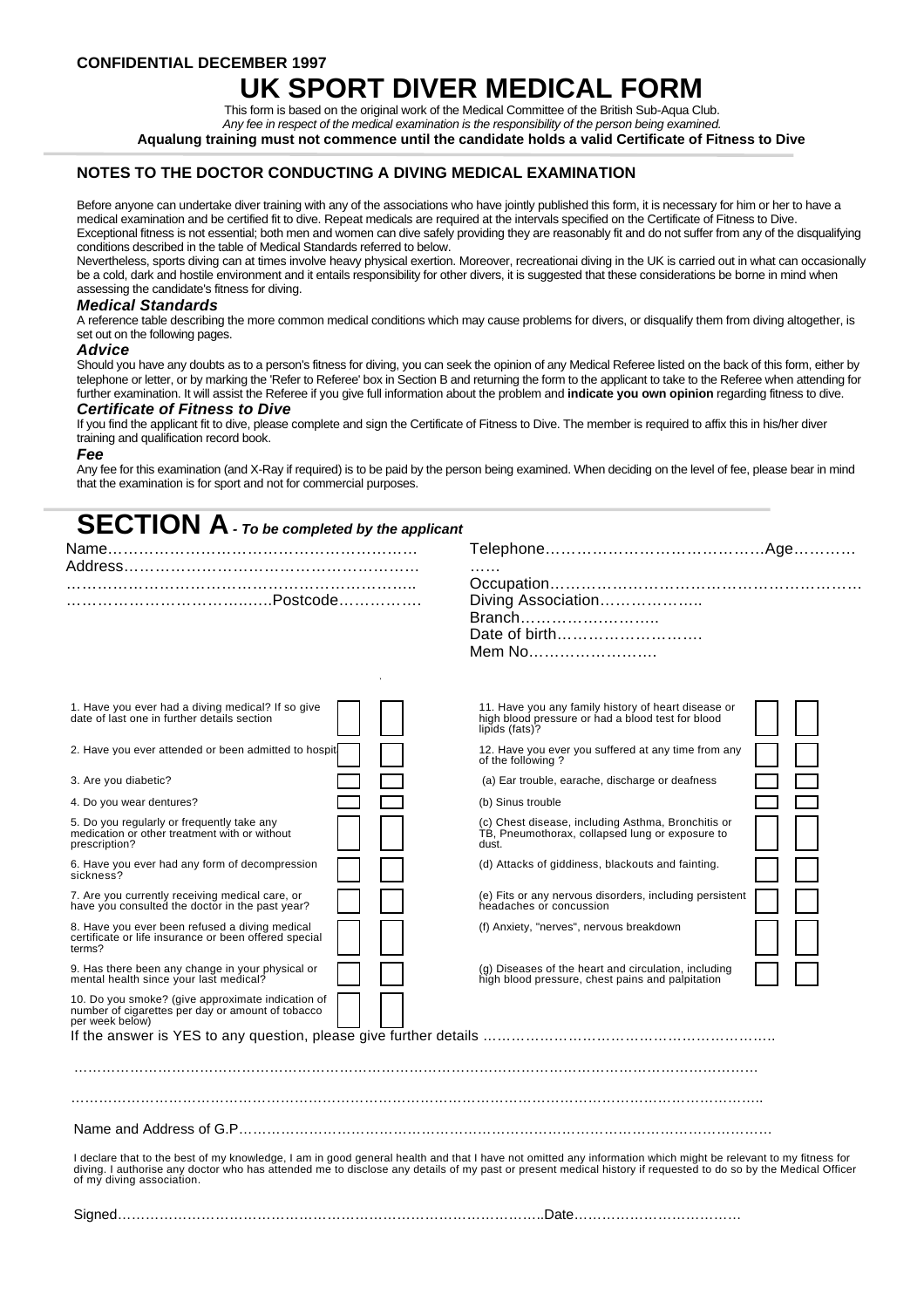# **SECTION B** To be completed by the examining doctor and may be retained for record purposes<br>|

| INSTRUCTIONS TO THE APPLICANT ON THE USE OF THE<br>UK SPORT DIVER MEDICAL FORM                                                                                                                                                                                                                                                                      |                                                                               | Please comment below on any abnormalities |
|-----------------------------------------------------------------------------------------------------------------------------------------------------------------------------------------------------------------------------------------------------------------------------------------------------------------------------------------------------|-------------------------------------------------------------------------------|-------------------------------------------|
| Complete Section A and take this form with you when you attend a<br>diving medical examination. If you are certified fit to dive, the<br>doctor will sign the Certificate of Fitness, which should be cut from<br>the form and shown to your Branch/Club Diving Officer before<br>affixing it in your diver training and qualification record book. | Height                                                                        |                                           |
| If you are referred to a Medical Referee, the doctor will either send<br>this form to the Referee nominated by you, or will return the form<br>to you to take to the Referee when you attend for further<br>examination.                                                                                                                            | Weight                                                                        |                                           |
| <b>UK Sport Diver Medical Certificate</b><br><b>CERTIFICATE OF FITNESS TO DIVE</b><br>Valid for 5 years to age of 40, 3 years to age of 50 and 1 year thereafter<br>(May be restricted by Examining Doctor to a shorter period of validity)                                                                                                         | <b>BMI</b><br>NORMAL                                                          |                                           |
| This is to Certify that                                                                                                                                                                                                                                                                                                                             | <b>YES</b><br><b>NO</b><br>Ears: R. Drum                                      |                                           |
| AgeMembership N°                                                                                                                                                                                                                                                                                                                                    | Canal<br>L. Drum                                                              | Date of Chest X-<br>(if indicated)        |
| is in my opinion fit to dive at the time of<br>examination. Any changes in medical health<br>should be declared                                                                                                                                                                                                                                     | Canal<br>Sinuses, nose, throat<br>Chest                                       |                                           |
| DateValid until                                                                                                                                                                                                                                                                                                                                     | Peak Flow<br><b>CVS</b>                                                       | Refer to<br>Fit<br>Referee                |
| (or Stamp)                                                                                                                                                                                                                                                                                                                                          | <b>BP</b><br>Abdomen                                                          | Unfit                                     |
|                                                                                                                                                                                                                                                                                                                                                     | <b>CNS</b><br>Joints and Limbs                                                | Signature of                              |
|                                                                                                                                                                                                                                                                                                                                                     | Personality or Mental Disorder<br>Urine: Free from albumen<br>Free from sugar |                                           |
|                                                                                                                                                                                                                                                                                                                                                     | Chest X-ray (Only if indicated)                                               | (or Stamp)                                |
|                                                                                                                                                                                                                                                                                                                                                     |                                                                               | Telephone                                 |
|                                                                                                                                                                                                                                                                                                                                                     |                                                                               |                                           |
|                                                                                                                                                                                                                                                                                                                                                     |                                                                               |                                           |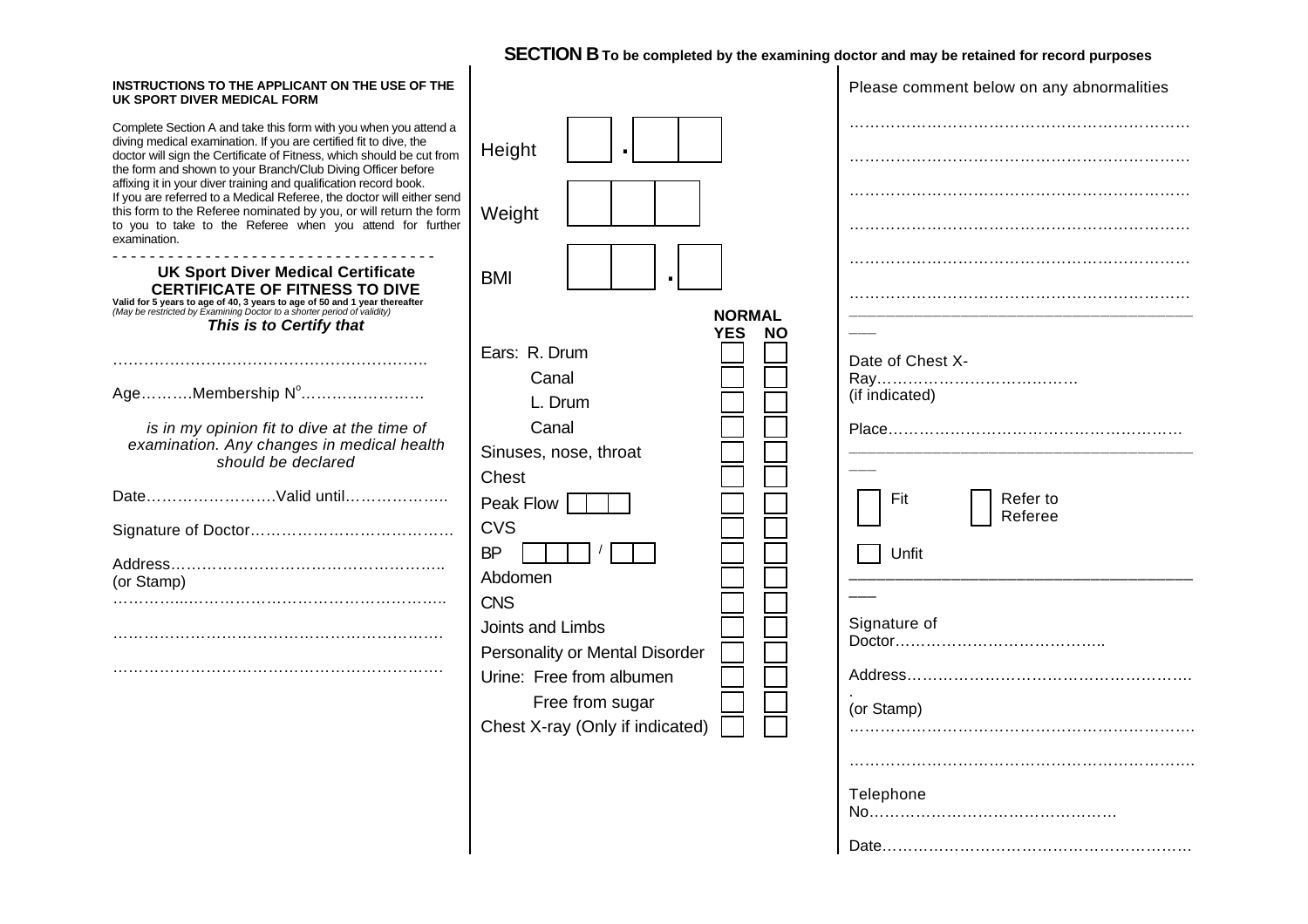| <b>MEDICAL STANDARDS</b><br>These notes are included for the guidance of doctors who may be unfamiliar<br>with requirements fir diving. If in doubt, please discuss with your nearest Medical Referee |                                                                                                                                                                                                                                                                                                                                                                                                                                                          |                                                                                                                                                                                                                                                                                                                                                                                                                                                        |                                                                                                                                                                                                                                                                                                                                                                                                                                                                                                                                                                                                                                |  |
|-------------------------------------------------------------------------------------------------------------------------------------------------------------------------------------------------------|----------------------------------------------------------------------------------------------------------------------------------------------------------------------------------------------------------------------------------------------------------------------------------------------------------------------------------------------------------------------------------------------------------------------------------------------------------|--------------------------------------------------------------------------------------------------------------------------------------------------------------------------------------------------------------------------------------------------------------------------------------------------------------------------------------------------------------------------------------------------------------------------------------------------------|--------------------------------------------------------------------------------------------------------------------------------------------------------------------------------------------------------------------------------------------------------------------------------------------------------------------------------------------------------------------------------------------------------------------------------------------------------------------------------------------------------------------------------------------------------------------------------------------------------------------------------|--|
| <b>SYSTEM</b>                                                                                                                                                                                         | <b>DISQUALIFYING FACTORS</b>                                                                                                                                                                                                                                                                                                                                                                                                                             | <b>ALLOWABLE FACTORS</b>                                                                                                                                                                                                                                                                                                                                                                                                                               | OTHER POINTS                                                                                                                                                                                                                                                                                                                                                                                                                                                                                                                                                                                                                   |  |
| General                                                                                                                                                                                               | Gross obesity with BMI > 30, refer to Medical<br>Referee<br>$BMI = weight in kg$<br>(height in $m$ ) <sup>2</sup>                                                                                                                                                                                                                                                                                                                                        |                                                                                                                                                                                                                                                                                                                                                                                                                                                        | Diving is not advised during pregnancy. Those<br>who have dived before discovering they were<br>pregnant are advised to contact a Medical Referee.                                                                                                                                                                                                                                                                                                                                                                                                                                                                             |  |
| ENT                                                                                                                                                                                                   | Perforated eardrum in new entrants, chronic<br>vestibular disease in new entrants.                                                                                                                                                                                                                                                                                                                                                                       | Perforated eardrum known to<br>have been present during<br>several years of diving. Healed<br>perforation, including "paper<br>thin" scars. Unilateral nasal<br>block.<br>Sinusitis if not adversely<br>affected by diving                                                                                                                                                                                                                             | Valsalva test of drum mobility should be carried<br>out and if doubtful, practical diving test in pool<br>should be advised. For this purpose any wax<br>obscuring a good view of the drum should be<br>removed. Deafness -- at discretion of Medical<br>Referee the candidate may be restricted to diving<br>with a fit companion Sinusitis may benefit from<br>diving!                                                                                                                                                                                                                                                       |  |
| <b>Oral Cavity</b>                                                                                                                                                                                    | Dentures must be retained in place on fully opening the mouth and not be<br>dislodged by placing jaws together in any position, or by movement of one<br>denture against the other. They should extend to the muco-buccal fold. If<br>dentures do not satisfy these requirements, they should not be worn while<br>diving, Cleft palate not acceptable without Referee's opinion.                                                                        |                                                                                                                                                                                                                                                                                                                                                                                                                                                        | Applicants to be advised about bad teeth and<br>fillings but these should not normally disqualify                                                                                                                                                                                                                                                                                                                                                                                                                                                                                                                              |  |
| RS                                                                                                                                                                                                    | Suspicion of active tuberculosis.<br>Tuberculosis scars other than healed primary<br>focus in new entrants. History of<br>spontaneous pneumothorax, lung cysts or<br>bullae normally disqualifies. Possible<br>surgical treatment should be discussed with<br>a Medical Referee. Old spontaneous<br>pneumothorax in candidates over thirty may<br>be allowable. Refer to Medical Referee.                                                                | T.B. scars in established diver<br>subject to Referee's opinion.<br>Traumatic pneumothorax not<br>necessarily a disqualifying<br>factor. Any surgical removal of<br>lung tissue or any serious lung<br>complaint to be referred to<br>Medical Referee.<br>Asthma in childhood with full<br>remission by time of<br>examination.                                                                                                                        | A chest X-ray is not required on entry or at repeat<br>medical examination unless there is a history of<br>significant cardiovascular disease, respiratory<br>disease or occupational exposure (since the last<br>medical in the case of a repeat medical) or if the<br>physical examination reveals an abnormality in<br>the cardiovascular or respiratory systems. Doctors<br>must see film or report before signing certificate.<br>Asthma (except as under "Allowable"), surgical<br>removal of lung tissue, chronic bronchitis or any<br>other serious chest condition should always be<br>referred to a Medical Referee. |  |
| <b>CVS</b>                                                                                                                                                                                            | Clinical or where appropriate EGG evidence<br>of ischaemic heart disease, aortic valve<br>disease. Evidence of heart disease other<br>than lone systolic murmur, should be<br>referred. Symptomatic or pathological<br>arrhythmia', systolic pressure over 160 mm<br>Hg, diastolic pressure over 100 mm Hg in<br>established divers and 90 mm Hg in new<br>entrants, or other evidence of hypertensive<br>disease. End organ damage from<br>hypertension | Minor asymptomatic heart<br>disease other than ischaemic<br>(subject to more frequent<br>medical checks). Persons with<br>well controlled hypertension<br>without evidence of end organ<br>damage may be permitted to<br>dive. Intracardiac shunts<br>should be referred to Medical<br>Referee.                                                                                                                                                        | Post-exercise ECG recommended in the case of<br>individuals with a poor family history of coronary<br>disease or hyperlipidaemia, particularly if they<br>smoke but needs to be interpreted with caution.<br>Pacemaker to be referred to Medical Referee.                                                                                                                                                                                                                                                                                                                                                                      |  |
| Haematology                                                                                                                                                                                           | Haemophilia, sickle cell disease and<br>polycythaemia will disqualify.                                                                                                                                                                                                                                                                                                                                                                                   | Mild anaemia but advise<br>treatment. Tumours and<br>leukaemia may be allowable<br>but should be referred to<br>Medical Referee.<br>Sickle cell trait.                                                                                                                                                                                                                                                                                                 | Sickle cell test only where clinically indicated.                                                                                                                                                                                                                                                                                                                                                                                                                                                                                                                                                                              |  |
| Abdomen/UGS                                                                                                                                                                                           | Significant proteinuria, until the cause has<br>been established.                                                                                                                                                                                                                                                                                                                                                                                        | Peptic ulcer, unless unduly<br>active or troublesome.<br>Abdominal hernias (but advise<br>repair).                                                                                                                                                                                                                                                                                                                                                     |                                                                                                                                                                                                                                                                                                                                                                                                                                                                                                                                                                                                                                |  |
| <b>Nervous</b><br>System and<br>Vision                                                                                                                                                                | History of confirmed epilepsy including post-<br>traumatic fits, refer to Referee.<br>Any serious head injury in past three months.<br>Currently symptomatic psychiatric or<br>personality disorders. Any disease of CNS<br>(MS, Polio Petit Mal, etc.) refer to Medical<br>Referee.                                                                                                                                                                     | Febrile convulsions but no<br>other type of fit allowable.<br>Multiple Sclerosis -- only<br>stable patients acceptable.                                                                                                                                                                                                                                                                                                                                | A single isolated fit or severe head injury to be<br>referred to Medical Referee. Severe visual<br>impairment to be reported to Referee. A long fit free<br>period off anticonvulsants may be allowable.<br>Refer to Medical Referee.                                                                                                                                                                                                                                                                                                                                                                                          |  |
| Endocrine                                                                                                                                                                                             | Diabetes with diabetic complications.                                                                                                                                                                                                                                                                                                                                                                                                                    | Referral to Medical Referee is<br>required for diabetics and for all<br>other endocrine disorders.                                                                                                                                                                                                                                                                                                                                                     | For diabetics, an annual medical is mandatory.                                                                                                                                                                                                                                                                                                                                                                                                                                                                                                                                                                                 |  |
| Drugs                                                                                                                                                                                                 | The use of the following disqualifies: Oral<br>sympathomimetics (other than proprietary<br>nasal decongestants), oral steroids, muscle<br>relaxants, digoxin, Psychotropic drugs - see<br>comments, .: in Other Points column.<br>Alcohol, drug or narcotic abuse to disqualify.                                                                                                                                                                         | Antihistamines and analgesics<br>should only be used with<br>caution. Oral contraceptives<br>and diuretics are allowable.<br>Smoking is allowable but<br>reduces fitness and<br>predisposes to air embolism,<br>pneumothorax and coronary<br>thrombosis. Inhaled<br>sympathomimetics, such as<br>salbutamol, should not be used<br>therapeutically within 24 hours<br>of diving but may be used as a<br>prophylactic measure by<br>symptomless divers. | If any psychotropic drug (including tranquillisers,<br>sedatives and hypnotics) have been used, the<br>canndidate should not dive far at toast 3 months<br>after complete cessation of therapy without the<br>consent of the Referee.                                                                                                                                                                                                                                                                                                                                                                                          |  |
| Decompression<br>Illness since<br>last Medical                                                                                                                                                        |                                                                                                                                                                                                                                                                                                                                                                                                                                                          |                                                                                                                                                                                                                                                                                                                                                                                                                                                        | Refer to Medical Referee or Medical Consultant                                                                                                                                                                                                                                                                                                                                                                                                                                                                                                                                                                                 |  |
| Disabilities                                                                                                                                                                                          | Disease, amputation or deformity<br>excessively limiting ability to swim. (May be<br>issued with a restricted certificate at<br>discretion of Referee). Learning disability<br>sufficient to produce problems in<br>understanding and remembering the theory<br>and techniques of diving.                                                                                                                                                                | Arthritis, amputation or<br>arthrodesis not severely<br>limiting ability to swim.                                                                                                                                                                                                                                                                                                                                                                      | Anyone with a significant disability should be<br>assessed by a Medical Referee. Suitabie<br>organisations to contact are "Dolphin" (Tel No<br>01752 408093) or the Headquarters of the Diving<br>Associations who have jointly published this form.                                                                                                                                                                                                                                                                                                                                                                           |  |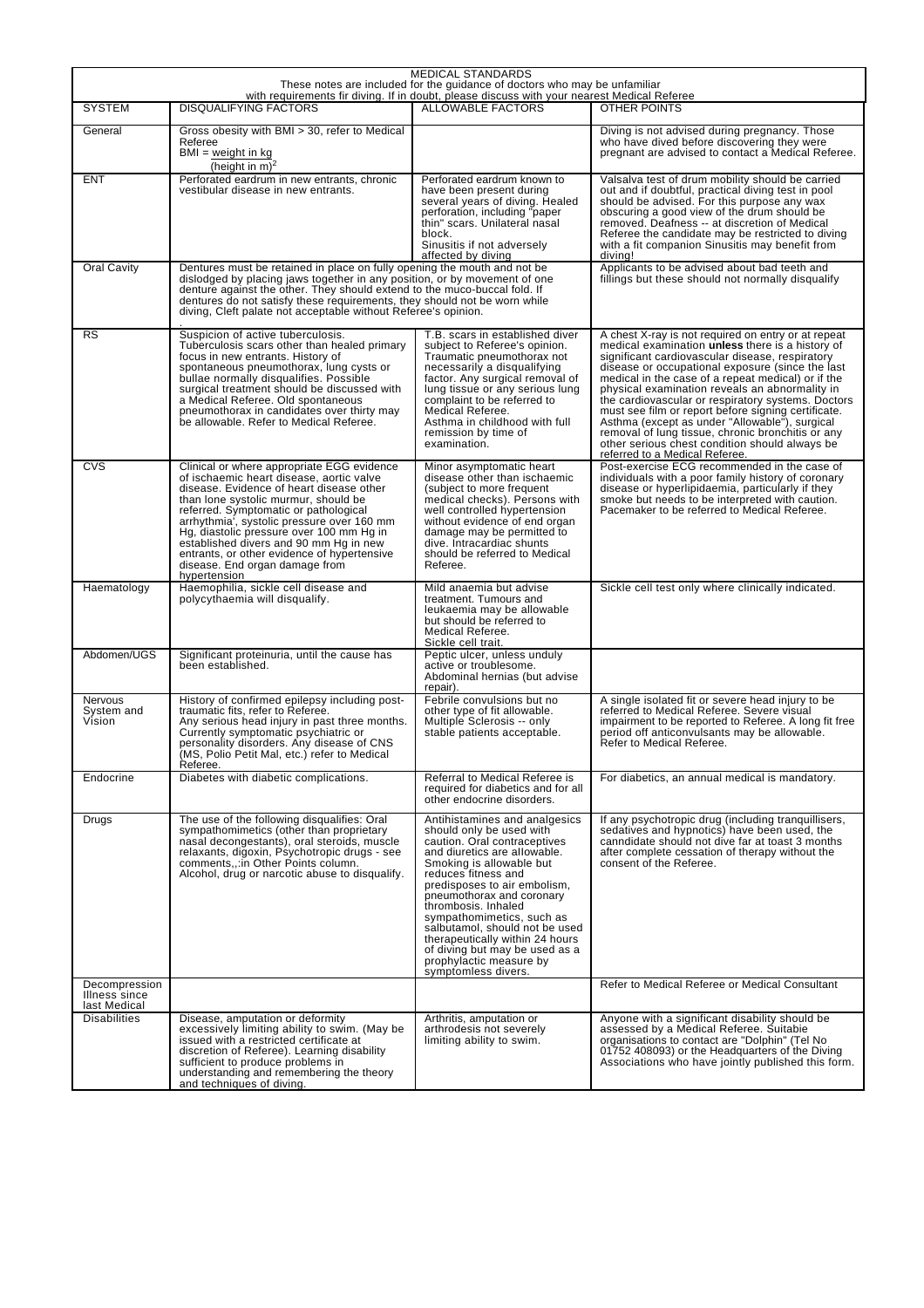## MEDICAL REFEREES

(s) = Surgery or Hospital telephone number (h) = Home Telephone number. Where not specified, numbers are believed to be Surgery. Details given were correct at the time of printing but may be subject to change. If unable to contact, please advise your diving association HQ.

**BERKSHIRE<br><b>Dr R G Tayton**, The Health<br>Centre, Thatcham, Newbury<br>RG18 3HH<br>Tel: 01635 867171 **CHESHIRE Dr T Cope,** 53 Whitchurch Road, Great Boughton, Chester CH3 5QB Tel: 01244 349365

#### **CLEVELAND**

**Dr N. Puttick**, 10 The Dorkings, Great Broughton, Middlesbrough TS9 7NA Tel: 01642 854600 (s) or 01642 712612 (h)

**CORNWALL<br><b>Dr E J Thacker,** Helnoweth<br>Farm, Gulval,<br>Penzance TR20 8YP<br>Tel: 01736 330741 (h)<br>01872 274242 (s)

**CUMBRIA Dr D Wheeler**, Highbridge House, Highbridge, Dalston, Carlisle CA5 7PZ Tel: 01697 476086

**DEVON Dr P Bryson**, Diving Diseases Research Centre, Tamar Science Park, Derriford Road, Plymouth PL6 8BQ Tel: 01752 209999 Fax: 01752 209115 **Dr P Densham**, The Medical Centre, Fore Street, Saint Marychurch, Torquay TQ1 4QX Tel: 01803 325123 Fax: 322136 (s)<br>**Dr P J S Farrell,** Townsend<br>House Surgery, 49 Harepath<br>Road, Seaton EX12 2LX<br>Tel: 01297 20616 (s)<br>Fax: 20810 (s)

#### **DORSET**

**Dr Sally Hodder**, Lanehouse Surgery, Ludlow Road, Weymouth DT4 0HB Tel: 01305 785681 Fax: 01305 760418

**ESSEX Dr M Hunt**, The Hollies, The Green, Great Bentley, Colchester CO7 8PJ Tel: 01206 250691 Fax: 252494

### **GLOUCESTERSHIRE**

**Dr D C Lindsay**,<br>Cardiac Dept.,<br>Gloucester Royal Hospital,<br>Great Western Road,<br>Gloucester GL1 3NN Tel: 01452 394766 (S) Fax: 394894

**HAMPSHIRE Dr D R Batham**, The Health Centre, Charlton Road, Andover SP10 3LD<br>Tel: 01264 350270 (s)<br>Fax: 01264 336701 (s)<br>**Dr B Ellis,** The Swan Surgery,<br>Tel: 01730 264011 (Swan<br>Street, Petersfield GU32 3AB Tel: 01730 264011 (s) **Dr A W Scott-Brown,** Lake Road Practice, Nutfield Place Portsmouth PO1 4JT Tel: 01705 821201 (s) **Dr I P Stobbs,** Totton Health<br>Centre, Testwood Lane,<br>Totton Southampton SO4 3AP<br>Tel: 01703 865051 (s)<br>Fax: 01703 865050 (s) **Dr A Q Wilcockson**, 6 Marrels Wood Gardens,<br>Purbrook, PO7 5RS<br>Tel/Fax: 01705 230598 (h),<br>01705 547127 (s)

**HERTFORDSHIRE Dr R W Awad**, Watford General Hospital, Vicarage Road, Watford WD1 8HB Tel: 01923 244366 or 844270

**ISLE OF MAN Dr D H Chalmers**, Snaefell Surgery, Cushag Road, Douglas IM2 5SU Tel: 01624 676622 Fax: 01624 674515

**KENT Dr M J Frank**, Parkwood Health Centre, Long Catlis Road, Parkwood, Rainham ME8 9PR Tel: 01634 233491 Fax: 263895 **Dr L H Van Cleeff**, Sky House, Bower Road, Mersham TN25 6NW Tel: 01233 503555 (h) 01303 225249 (s) Fax: 01303 225214 (s)

**LANCASHIRE** Fax: 01204 595559 **Dr Catriona Farrant**, 27 Park Brooke Lane, Shevington, Wigan WN6 8AF Tel: 01257 424366 (h) 01695 633443 (s) Fax: 624383 (s)

**LINCOLNSHIRE Dr C Hale**, The Surgery, Woolsthorpe-by-Belvoir, NG32 1LX Tel: 01476 870166 Fax: 870560 **Dr M R Polling**, 2 James Street, Boston PE21 8RF Tel: 01205 362556 **Dr M J Spittal**, Anaesthetics<br>Dept., Pilgrim Hospital,<br>Sibsey Road,<br>Boston PE21 9QS<br>Tel: 01205 364801 (s) or 01754 820905 (h) **LONDON Dr J Betts**, 32 Grove Avenue, Muswell Hill, London N10 2AR<br>Tel: 0181 883 7413 (h)<br>Fax: 0181 245 6338 (h)<br>**Dr J Eden**, Victoria Medical<br>Centre, 7-11 Longmore<br>Street, London SW1V 1JH<br>Tel: 0171 821 1531<br>**Tax: 0171 233 5995**<br>**Dr C Jelliffe**, 50 Heathview,<br>**Grodon House Road, Londo** NW5 1LR Tel: 0171 267 0837 **Dr Erica Jones** , (Telephone advice only)<br>**Tel:** 0171 722 4180 (h)<br>**Dr P Koczan**, Churchill<br>Medical Ctr., 1 Churchill<br>Terrace, Chingford,<br>London E4 8DG<br>Tel: 0181 524 1777<br>Fax: 0181 559 4142 **Dr Annette Steele**, Portobello Medical Centre, 14 Codrington Mews, London W11 2EH Tel: 0171 727 5800/2326 Fax: 0171 792 9044 **MERSEYSIDE**

**Dr A G Head-Rapson,** 110 Liverpool Road, Crosby, Liverpool L23 5TG Tel: 0151 924 2588 (h)

## **NOTTINGHAMSHIRE Dr M Clamp**, Colwick Vale Surgery,

Rectory Road, Colwick, Nottingham NG4 2DU Tel: 0115 940 4989 (s) 0115 933 2368 (h) Fax: 0115 961 4294

**Dr D R Prangnell**,<br>The Bungalow, Church Farm,<br>Church Road, Harby,<br>Newark NG23 7ED<br>Tel: 01522 512512 (s) or 01522 703844 (h)

**OXFORDSHIRE Dr C Edge**, The Stone Barn, Gravel Lane, Drayton OX14 4HY Tel: 01235 529888 (h) Fax 01235 554701 (h)

## **SHROPSHIRE**

**Dr D Lowdon,** Prescott Surgery, Baschurch SY4 2DR Tel: 01939 260210 **Dr P Wilmshurst**, Royal Shrewsbury Hospital, Mytton Oak, Shrewsbury SY3 8XQ Tel: 01743 261108 (s)

**SOMERSET Dr P Glanvill**, Springmead Surgery, Chard TA20 1QZ Tel: 01460 63380 Fax: 01460 66483

**SUFFOLK Dr A W O'Malley**, 17 Holly Lane, Mutford, Beccles NR34 7UX Tel: 01493 452589 (s) or 01502 476334 (h) **SURREY Dr S Domizio**, 14 Paddocks Road, Burpham, Guildford

GU4 7LL Tel: 01483 571437 (h)

**TYNE AND WEAR Dr D Talbot**, 84 Woodbine Road, Gosforth, Newcastle-upon-Tyne NE3 1DE Tel: 0191 285 2493 (h)

**WORCESTER Dr S G King**, 28 Bromyard Road, Worcester WR2 5BU Tel: 01905 423612 (s) or 01905 820436 (h) Fax: 01905 420641 (s)

**YORKSHIRE Dr B K Jindal**,<br>Speedwell Surgery,<br>1 Speedwell Street Paddock, Huddersfield, West Yorks. HD1 4TS Tel: 01484 531786 (s) Fax: 424249 **Dr M D Brooke**, Leylands Medical Centre, 81 Leylands Lane, Heaton, Bradford, West Yorkshire BD9 5PZ Tel: 01274 770771 **Dr P Howden**, 2 Ladywood Cottage, 9 Oakwood Lane, Leeds LS8 2PZ Tel: 0113 248 2291 (s) 265 9104 (h)<br>**Dr I Sibley-Calder**,<br>37 Eastgate, Hornsea, East Yorkshire HU18 1LP Tel: 01964 532212 (s) 534925 (h) Fax: 01964 535007

**NORTHERN IRELAND Dr J Galway**, Tara, Brompton<br>Park, Derrhale,<br>Portadown, BT62 3SP Tel: 01762 871757 (h) **Dr C Fitzpatrick**, 116 Tullynakill Road, Killinchy, Co Down BT23 6QP Tel: 01238 542248 (h) or 01232 321313 (s)

## **SCOTLAND Dr J D M Douglas**,

Tweeddale Surgery, Fort William, Invernessshire PH33 6EU<br>Tel: 01397 703136 (s)<br>Fax: 01397 700139 (s)<br>**Dr N Piercy,**<br>4 Rosehill, Montrose,<br>Angus DD10 8RZ<br>Tel: 01674 673665 **Dr R Stephenson**, Dept. of Anaesthetics, Aberdeen Royal Infirmary, Aberdeen AB25 2ZN Tel: 01224 681818 ext 53842 **Dr G Russell**, 26 Huntingdon Place, Edinburgh EH7 4AT Tel: 0131 556 2642 (s) Fax: 0131 557 4430 Tel: 0131 552 3305 (h) **Dr K S Stewart**, 19 Clarendon Place, Stirling FK8 2QW Tel: 01786 473776 **Dr R Weekes**, The Health Centre, Pipeland Road, St Andrews, Fife, KY16 8JZ Tel: 01334 476840

**WALES**

**Dr J Costello**, Bellview Surgery, Cortybella Road, Newport, Gwent NP9 2WQ Tel: 01633 256337 (s) Fax: 01633 22285 (s) **Dr G Lloyd,** Roath House, 100 Penylan Road, Roath Park, Cardiff<br>Tel: 01222 461100 (s)<br>**Dr N Lupini**, 39 Hendre Park,<br>Llangennech, LLanelli,<br>Carmarthenshire SA14 8UP<br>Tel: 01554 821283 (h) 772678 (s)<br>Fax: 01554 774476<br>**Dr D McCarter** , The Surgery,<br>Hanmer, Whitchurch SY13<br>3DL Tel: 01948 880223 *(Flintshire)*<br>**Dr M O'Kane**, Cwm Felin<br>Surgery, 298 Carmarthen<br>Road, Swansea SA1 1HW<br>Tel: 01792 653941 (s) or 01792 204922 (h) Fax: 01792 480910 **Dr C Walker**, 'Yeovil', Holyhead Mountain, Holyhead LL65 1YW Tel: 01407 762713 (s) or 01407 764791 (h) **Dr S Wood**, 32 St Michael's

Road, Llandaff , Cardiff CF5 2AP Tel: 01222 565884

**CHANNEL ISLANDS Dr S Hamilton**, 21 Grosvenor Street, St Helier, Jersey JE1 4HA Tel: 01534 873633 (s) 62876

(h)<br>**Dr B D Parkin** , Rohais<br>Medical Practice, St Peter<br>Port, Guernsey GY1 1FF<br>Tel: 01481 725200

**AUSTRALIA Dr Ian Gibbs**, Lloyd Medical Centre, 31 Brisbane Street, P O Box 131, Mackay, Queensland 4740 Tel: (079) 576341 (s) or (079) 552704 (h) Fax: (070) 576842

#### **BARBADOS**

**Dr T C Roach,** Diagnostic Clinic, Beckles Road, St Michael, Barbados Tel: +1 (809) 429 6370